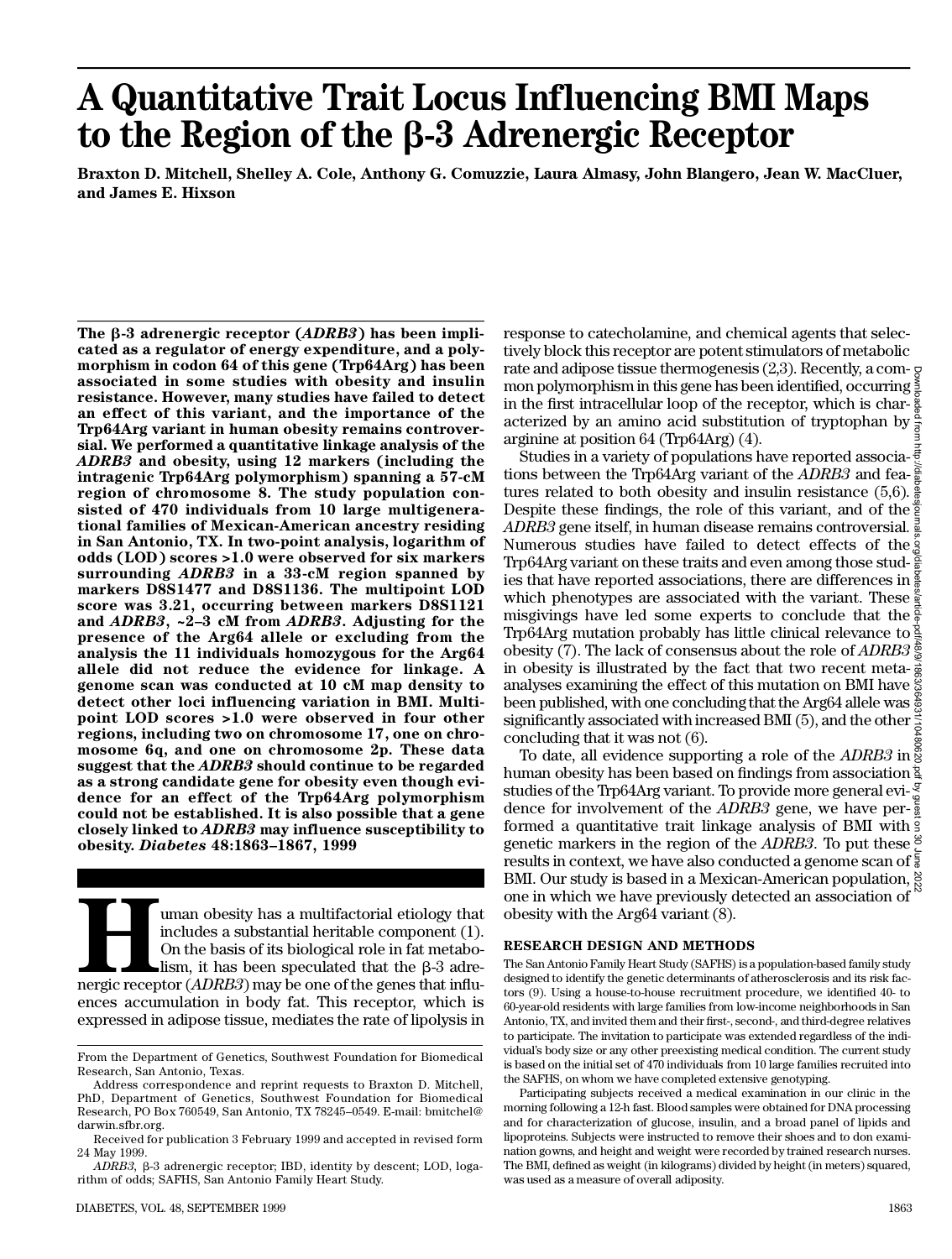

**FIG. 1. Distribution of BMI in the population.**

DNA was isolated from lymphocytes for genotyping. The DNA was amplified with fluorescently labeled primer pairs from MapPairs Human Screening Set (version 6; Research Genetics, Huntsville, AL) that detect highly polymorphic microsatellite markers. Genotypes were generated for a total of 380 microsatellite markers from 22 autosomes with an average spacing between markers of 10.0 cM. Marker genotypes were analyzed using Applied Biosystems (Perkin Elmer, Foster City, CA) Model 377 DNA Sequencers and Gene-scan and Genotyper DNA Fragment Analysis software. The Trp64Arg polymorphism of *ADRB3* was genotyped by polymerase chain reaction amplification of leukocyte DNA (forward primer 5'-CGCCCAATACCGCCAACAC-3', reverse primer 5'-CCACCAGGAGTCCCAT-CACC-3') and cleavage with *BstN1*, as described by Walston et al. (4). Several additional markers were genotyped in the region of *ADRB3* to increase map density. In a 50-cM region spanning *ADRB3*, a total of 12 markers were typed, including: D8S136, D8S382, D8S1477, D8S1121, *ADRB3*, D8S255, D8S1110, D8S1113, D8S1136, D8S1119, GAAT1A4, and D8S1132. The distances between markers were computed from our data using the CRI-MAP software program (10). Allele frequencies were estimated using maximum likelihood methods.

We tested for linkage with the genetic markers using a variance component methodology as implemented in the SOLAR software package (11). This program models the expected genetic covariances between relatives as a function of the identity by descent (IBD) relationships at a marker locus. Briefly, the total phenotypic variance can be partitioned into components attributable to covariate effects, overall genetic similarity among individuals (i.e., residual heritability), and locusspecific heritability (i.e., linkage). Model parameters are obtained using maximum likelihood methods, and the hypothesis of linkage is evaluated by likelihood ratio test, by testing whether the variance attributable to allele sharing between pairs of individuals is significantly greater than zero (i.e., is  $\sigma^2_{\rm QTL}$  >0?). The model has been extended for multipoint analysis, using the multipoint approximation approach of Fulker et al. (12) to estimate IBD sharing at arbitrary chromosomal locations (e.g., at 1-cM intervals), generalized for use in extended families (11). Sex and sex-specific age terms (both age and age squared) were included as covariates in the linkage analysis.

We performed a simulation study to evaluate the probability of obtaining false evidence for linkage. Following the approach of Iturria et al. (13), we permuted phe-

notypes among study subjects in such a way as to maintain the heritability of BMI. We forced this constraint on the permutation by first simulating a polygenic trait having heritability equal to that which we observed for BMI (i.e., 54%). We then rank ordered all study subjects according to the value of the simulated trait, and then replaced the highest value of the simulated trait with the highest value of the observed trait, replaced the second-highest value of the simulated trait with the second-highest value of the observed trait, and so forth, until all simulated values had been replaced by observed values. This strategy enabled us to retain both the original phenotypic distribution and original genotypic information for the analyses. In addition, the order imposed on the permutation ensured that the original trait heritability was preserved. We then tested for linkage of the permuted (unlinked) trait to the *ADRB3* locus, performing 10,000 replications. The probability of obtaining false evidence for linkage was defined as the proportion of these replicates in which we observed a logarithm of odds (LOD) score higher than a specified value.

# **RESULTS**

The frequency of the Arg allele in this population was 18.8%. Genotype and allele frequencies were in Hardy-Weinberg equilibrium. BMI in this population was  $29.7 \pm 6.9$  kg/m<sup>2</sup> (mean  $\pm$  SD). The distribution of BMI in the total population is shown in Fig. 1. The mean age of study participants was 38.8 years, and diabetes was present in 15.8% of subjects. The characteristics of the population are shown in Table 1 according to sex and genotype at *ADRB3*. There was no evidence for an association of the Arg64 allele with obesity. In fact, the mean BMI in the four women homozygous for this allele was substantially lower than that in women having at least one Trp64 allele.

*ADRB3* has been localized to chromosome 8p12–p11.1, and the 11 additional markers used to assess linkage to this gene spanned chromosomal bands 8p12 to 8q23.3. The distances (in cM) between markers and the two-point LOD scores associated with the nine markers spanning the region of linkage are shown in Fig. 2. LOD scores >1.0 were observed for the two markers to the pter side of *ADRB3* (up to 7.5 cM away) and for the four markers to the qter side of ADRB3 (up to 25.2 cM away). The LOD score corresponding to the *ADRB3* polymorphism was 0.97, and LOD scores for the two immediate flanking markers, D8S1121 and D8S255, were 3.50 and 1.25, respectively.

In multipoint analysis, the peak LOD score was 3.21, occurring between D8S1121 and *ADRB3*, ~2.5 cM to the pter side of *ADRB3* (Fig. 3). At this location, heritability at the quantitative trait locus (QTL) accounted for ~37% of the variability in BMI after adjusting for the effects of age and sex. Including diabetes as an additional covariate in the multipoint analysis did not substantially alter these results (LOD score = 3.32 at this same position).

In a previous analysis, using a less dense marker map, we reported a two-point LOD score of 2.2 between serum leptin concentrations and marker D8S1110, located ~10 cM pter to ADRB3 (14). Using multipoint analysis and the present set of markers, we observed a LOD score of 1.28 at the position of

## TABLE 1

Characteristics of study population according to sex and Trp64Arg genotype

|                                           | Women                             |                                   |                                  | Men                               |                                   |                                   |
|-------------------------------------------|-----------------------------------|-----------------------------------|----------------------------------|-----------------------------------|-----------------------------------|-----------------------------------|
|                                           | Trp/Trp                           | Trp/Arg                           | Arg/Arg                          | Trp/Trp                           | Trp/Arg                           | Arg/Arg                           |
| $\boldsymbol{n}$                          | 172                               | 88                                |                                  | 137                               | 70                                |                                   |
| % Diabetic                                | 14.6                              | 19.3                              |                                  | 15.6                              | 14.3                              | 14.3                              |
| Age (years)<br>$BMI$ (kg/m <sup>2</sup> ) | $38.7 \pm 16.2$<br>$30.6 \pm 7.1$ | $37.5 \pm 16.3$<br>$30.7 \pm 8.2$ | $28.8 \pm 3.9$<br>$24.5 \pm 4.1$ | $39.9 \pm 17.3$<br>$29.3 \pm 6.3$ | $38.2 \pm 17.2$<br>$27.4 \pm 5.4$ | $41.0 \pm 23.4$<br>$29.2 \pm 3.9$ |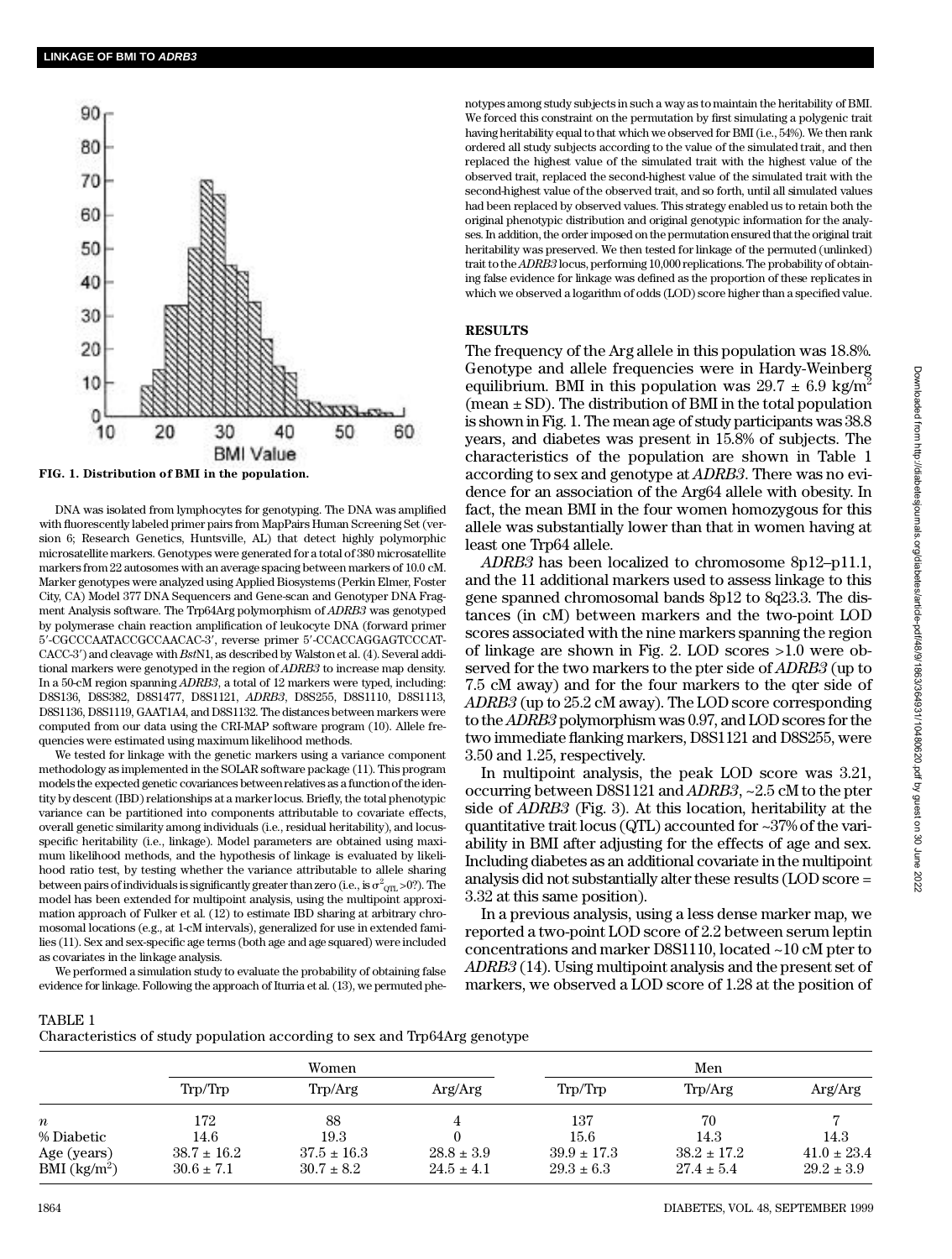

FIG. 2. Chromosome 8 markers in the region of *ADRB3* and two-point **LOD scores for linkage to BMI.**

*ADRB3*, although the peak multipoint LOD score (LOD = 1.59) occurred 6 cM to the qter side of *ADRB3*.

We conducted a simulation to determine the probability of obtaining a multipoint LOD score as high as 3.21 for an unlinked locus. For each replication, we simulated a polygenic trait and calculated the LOD score associated with the multipoint IBD matrix at *ADBR3*. The mean heritability computed from the 10,000 replications was 52%, indicating excellent recovery of the generating value for the heritability. In only

one of the 10,000 replications did we observe a LOD score >3.21 (this being a value of 3.30), suggesting that the probability of obtaining false evidence for linkage at *ADBR3* was 0.0001. This value matches closely the *P* value of 0.000121 that corresponds to our observed LOD score of 3.21.

To determine if the observed linkage with BMI might be attributable to the Arg64 allele, we repeated the linkage analysis after including presence or absence of the Arg64 allele in the linkage model as an additional covariate (coded as 0 for Arg64 allele absent or 1 for allele present). The resulting LOD score was 3.19. We also tested the hypothesis that the observed linkage might be attributable to individuals homozygous for the Trp64Arg mutation by removing the 11 subjects homozygous for Arg64 from our analysis and reevaluating evidence for linkage. This analysis corresponds to a test of whether the effect of the Arg64 allele is inherited as  $a \circ$ recessive trait. The resulting  $LO\ddot{D}$  score with these individu- $\frac{5}{5}$ als removed also changed very little (LOD = 3.36), suggesting  $\frac{8}{9}$ that the observed linkage was not attributable primarily to  $\frac{\alpha}{7}$ Arg64 homozygotes.

Results from the genome scan of BMI are shown in Table 2. Suggestive evidence for linkage was detected at a locus on  $\frac{5}{9}$ chromosome 17q, where we observed an LOD score of 2.33  $\frac{8}{9}$ occurring ~65 cM from pter near marker D17S1293. With the  $\frac{3}{2}$ exception of the *ADRB3* region on chromosome 8p and this  $\frac{3}{2}$ locus on chromosome 17, LOD scores >1.0 were observed in only three other regions: one on chromosome 6q, ~177 cM $\frac{3}{2}$ from pter (LOD score = 1.53); one on chromosome 17p, ~21 cM $\frac{8}{8}$ from pter (LOD score = 1.34); and the third on chromosome  $\frac{8}{3}$  $2p,~60~\text{cM}$  from pter (LOD = 1.16). The chromosome 2 locus  $\frac{5}{6}$ is one for which we have reported evidence for linkage with  $\frac{8}{3}$ serum leptin levels in a previous study (14).

#### **D I S C U S S I O N**

Because there is controversy about the possible role of the Trp64Arg variant in human obesity, we evaluated evidence for



**FIG. 3. Multipoint linkage analysis of BMI with chromosome 8 markers.**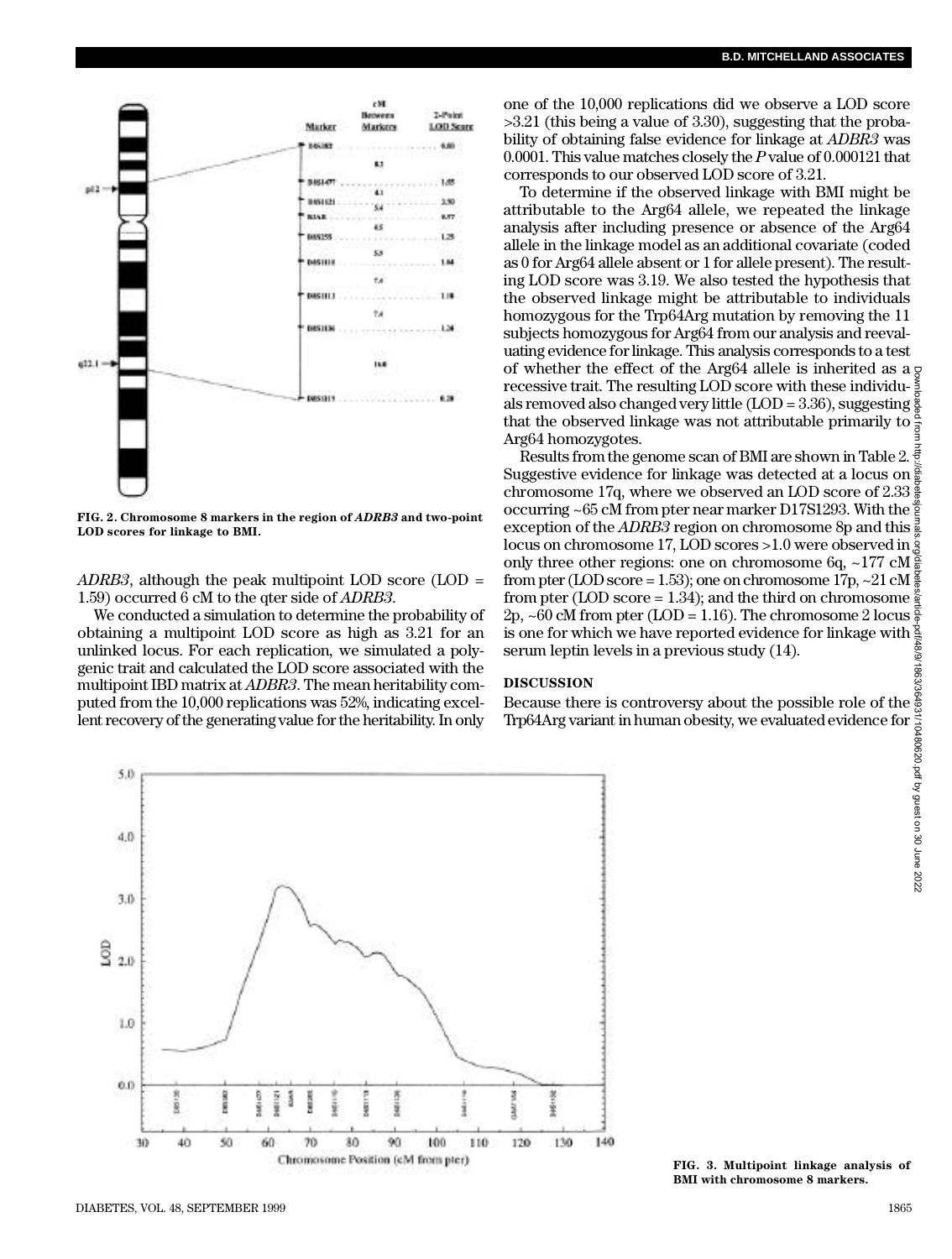## TABLE 2

Chromosomal regions showing evidence for linkage to BMI (LOD score >1.0) in genome-wide scan

| Chromosome | Position<br>from pter<br>(cM) | Closest linked<br>marker(s)<br>(map position) | Peak<br>LOD score |
|------------|-------------------------------|-----------------------------------------------|-------------------|
| 2          | 60                            | D2S1788 (62)                                  | 1.16              |
| 6          | 177                           | D6S1008 (179)                                 | 1.53              |
| 8          | 63                            | D8S1121 (62), ADRB3 (65)                      | 3.21              |
| 17         | 21                            | D17S786 (23)                                  | 1.34              |
| 17         | 64                            | D17S1293 (64)                                 | 2.33              |

linkage between obesity and the region of chromosome 8 that includes *ADRB3*. Our analysis provides strong evidence for the presence of a gene in this region that influences variation in BMI. In fact, peak evidence for linkage in the current analysis occurred at a location less than 3 cM away from ADRB3, although the 1 LOD unit confidence region surrounding this location (i.e., the region corresponding to peak LOD score – 1) spanned a 24-cM region. When we screened for linkage to BMI throughout the entire genome, we identified only four other loci for which the LOD scores were >1.0, one of which occurred on chromosome 2p (LOD = 1.16), in a region that we have previously shown to be linked to serum leptin levels (13). Through simulations, we estimated that the probability of obtaining an LOD score to the *ADRB*3 region as high as 3.21 assuming no linkage was 0.0001.

Linkage studies of obesity have been carried out in several other populations (15–19), but to date, none has reported evidence for linkage between obesity measures and markers in the region of *ADRB3*. However, two of these studies (15,16) were based on families ascertained on two obese siblings (one with extreme obesity), and a third was based in Pima Indians, another population with a high prevalence of obesity (17,18). It is possible that the effect of *ADRB3* on obesity is relatively modest and is diluted out by the effects of other genes and/or lifestyle factors in these populations.

Two different studies of Mexican Americans from San Antonio have provided evidence for an association between the Trp64Arg polymorphism and obesity-related traits (8,20). In one study, the Trp64Arg polymorphism was associated with both 2-h insulin concentrations and BMI (20). In the second study, which was based on this same population, an association was observed between the Trp64Arg polymorphism and several different obesity-related traits, although the association could only be detected in siblings who were matched for a QTL on chromosome 2 that we had previously shown to be linked to variation in serum leptin concentrations (8). Interestingly, there is no evidence of an association between the Trp64Arg polymorphism and obesity in the overall population, as shown in this study. One reason for this apparent discrepancy might be related to the fact that by matching on sibs, our previous study ensured that the sib pairs discordant for the Trp64Arg polymorphism were also discordant for other markers across this chromosomal region.

There is an emerging body of evidence from functional studies suggesting that the Trp64Arg polymorphism may compromise activity of the receptor. Two recent studies have reported that the Arg64 allele is associated with lower lipolytic activity of  $\beta$ -3 adrenoreceptors isolated from human omental adipocytes (21,22), although not all researchers

have confirmed this result (23). Hoffstedt et al. (22) observed decreased sensitivity to  $\beta$ -3 adrenoreceptor agonist in subjects with the Arg64 haplotype, but also identified two additional genetic variants in the *ADRB3* that were in almost complete association, leaving open the possibility that the Arg64 variant is nonfunctional but might be in linkage disequilibrium with functional mutations elsewhere in the gene. At least one study has reported an effect of the Arg64 mutation on ligandmediated cAMP accumulation (24).

Despite the prior associations that have been reported between the Trp64Arg polymorphism and obesity, and the emerging evidence supporting a functional defect of this mutation, we were unable to attribute the observed linkage to the mutation in this population. Neither adjusting for the presence of the Arg64 allele nor removing subjects homozygous for this allele diminished evidence for linkage. In fact, it is perhaps not surprising that neither strategy reduced evidence for linkage, given the lack of an association between the Arg64 allele and BMI in the overall population. However, we cannot rule out the possibility that the Arg64 allele influences obesity in combination with mutations at other genes, such as that implicated on chromosome 2p (14). It is also possible that the Arg64 mutation may be only one of several functional mutations in this chromosomal region that contribute to variation in body fat.

Finally, even though peak evidence for linkage occurred  $<$ 3 cM from the estimated position of *ADRB3*, one cannot, of course, exclude the possibility that a different gene in the same chromosomal region is responsible for the linkage. There are at least 47 genes known at present within the 57-cM region flanked by markers D8S382 and D8S1119. Among these is at least one potential obesity candidate gene, *CRH*, which encodes corticotropin-releasing hormone (CRH), a hypothalamic catabolic neuropeptide that contributes to energy homeostasis and that is regulated in part by leptin and insulin (25). It is also possible that a novel undiscovered gene in this region may influence obesity.

In conclusion, our analyses provide strong evidence for a gene on chromosome 8 that influences variation in BMI. Because peak evidence for linkage coincided with the location of *ADRB3*, this gene should continue to be regarded as a strong candidate for obesity. However, a role of the Trp64Arg polymorphism could not be discerned from this analysis, and it is possible that the obesity-causing mutations exist in other areas of this gene, in its regulatory sequences, or in a completely different, but tightly linked, gene altogether.

# **ACKNOWLEDGMENTS**

This work was supported by research grants PO1-HL45522, RO1-AR43351, and F32-GM18897 awarded by the National Institutes of Health, and support for the Frederic C. Bartter General Clinical Research Center was made available by Clinical National Institutes of Health Grant MO1-RR-01346.

We are deeply grateful for the cooperation of the families participating in the SAFHS. The authors would like to acknowledge Margie Britten, Teresa Cantu, Roy Garcia, Patricia Powers, and Tom Dyer for technical assistance. Finally, the authors would like to thank Dr. Alan Shuldiner for his critical reading of the manuscript and helpful suggestions.

## **R E F E R E N C E S**

1. Comuzzie AG, Allison DB: The search for human obesity genes. *Science* 280:1374–1377, 1998